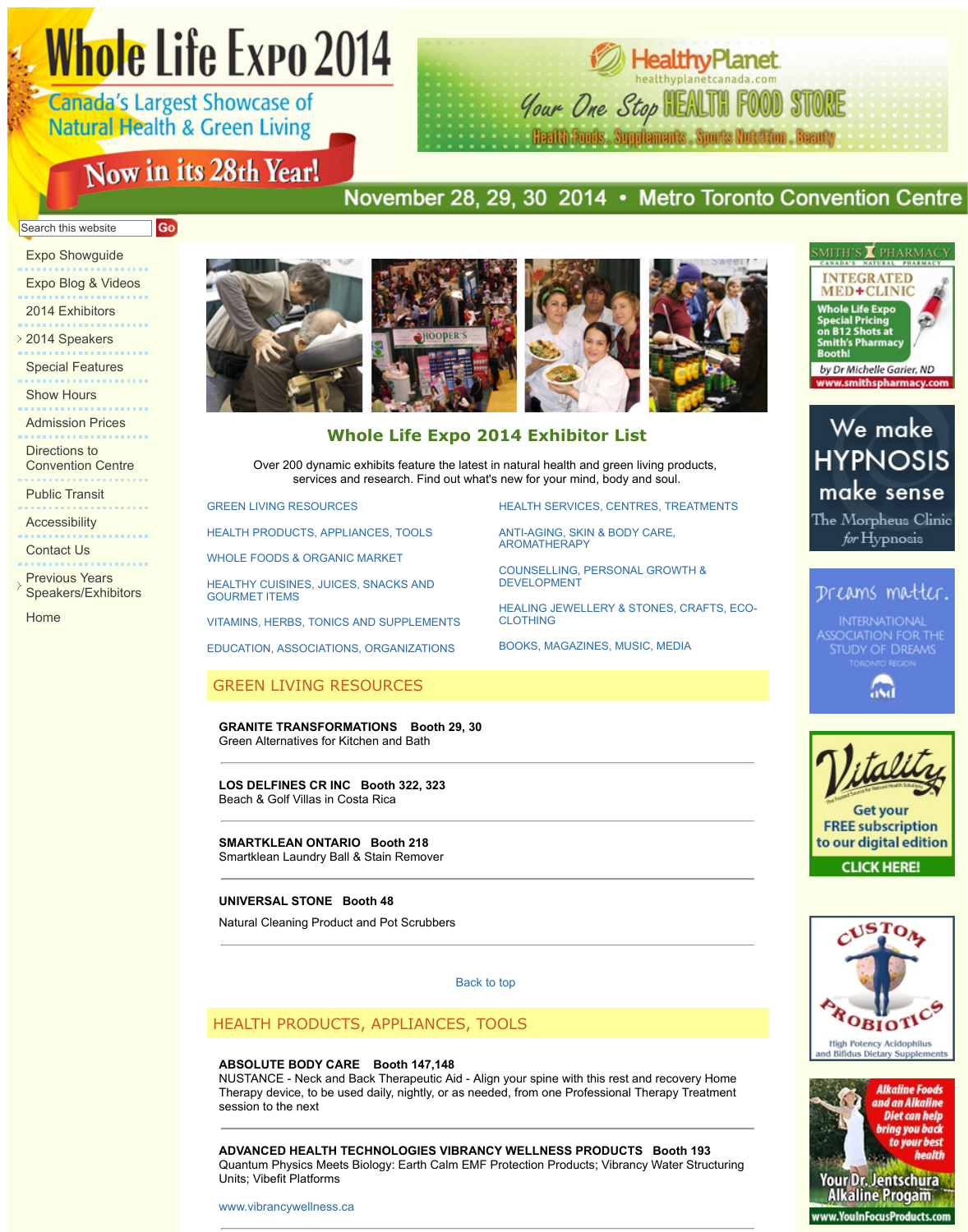#### **ERADICATORTECHNOLOGIES.COM Booth 121, 122**

Canadian Manufacturer of EMF / Geopathic Stress Protection Products; E Shield; Hair Analysis Laboratory Specializing in Homeopathic Remedies

www.eradicatortechnologies.com

### **ESSENTIA Booth 2**

Electromagnetic Detection Meters and Protection Devices; Books

#### **GREEN HEALTH INC Booth 219, 220**

Omega Juicers; Blendtec Blenders; Dehydrators; Sprouters; Spiralizers; Y Kitchen Appliances in Canada

www.greenhealthcanada.com

#### **GREEN'S YOUR COLOUR INC Booth 217**

Triple Insulated Stainless Steel Bottles; Natural Face and Body Cream; Kid Sets

#### **HEALTH CIRCULATOR CORP Booth 75**

Health Circulator / Rebounder

#### **HEALTHY INDOOR AIR Booth 163**

HEPA Filtration for the Whole Home; Cinavartz, Five Seasons

#### **IN LIGHT WELLNESS SYSTEMS Booth 136,137** Assist Your Body to Heal Using Light Therapy.

[www.ilwsystems.com](http://www.eradicatortechnologies.com/)

# **INFINITE TRADING INC Booth 51**

Digital Massager

#### **LAIDLAW WHOLESALE INC Booth 161**

Natural Health Product Distributor; Bio-Fen; Elore Naturals; Nutristart

# **[LIFE ENERGY SYSTEMS INC](http://www.greenhealthcanada.com/) Booth 200**

Full Spectrum Daylight LED Light Bulbs and LED Tubes – Brand Names H

# **PEACHTREE HEALTH FOODS Booth 240**

Kangen Water Machine

**PLS INSOLES Booth 18** Glycerine Filled Insoles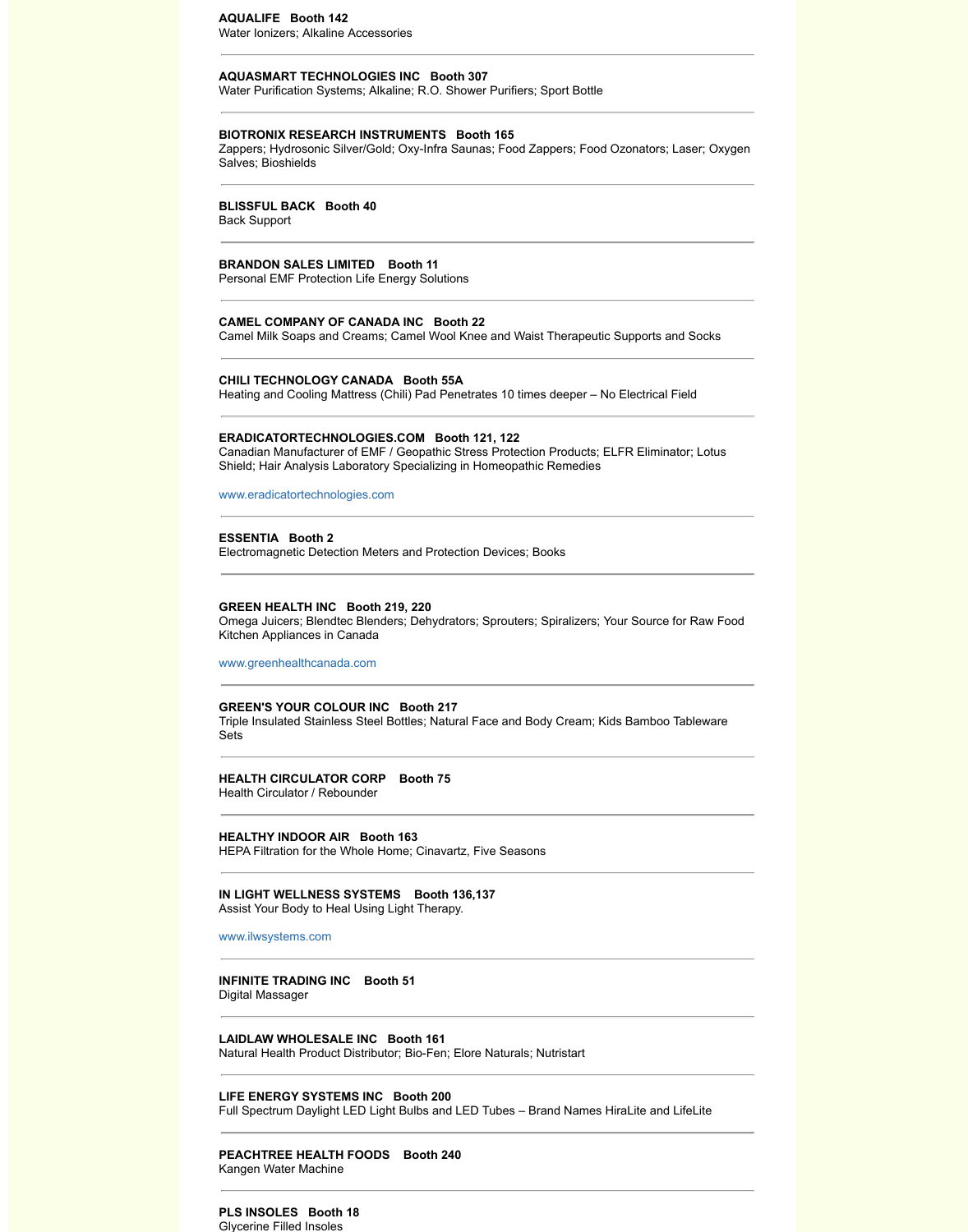# **UNIDEM SALES INC Booth 41, 42A**

Smart Living Steam Mop PLUS

### **VIELIGHT INC Booth 109, 110** Portable Therapeutic Light Devices

www.vielight.com

# **VITA-MIX CORPORATION Booth 315**

High End Blender

**VITALFX INC Booth 206**  Wheatgrass Kits; Sprouting Kits; Organic Seeds; Books, Juicers; Green Li

**WATERWORKS4U.COM Booth 39** Ionic Oasis Water Ionizer; Ion Wave Alkaline Pitchers; Alkaline Diet Sticks Showerheads; PH Testers; Mist Bowls

# **WELLNESS INTERNATIONAL CORPORATION Booth 124** Shinkoda Acupressure System

Back to top

# WHOLE FOODS & ORGANIC MARKET

**ACROPOLIS ORGANICS Booth 277** Extra Virgin Olive Oil and Balsamic Vinegar

**[ANDRIA BARRET](http://www.vielight.com/), CULINARY NUTRITIONIST Booth 288**  Roasted Chickpeas, Soups, Vegan Patties, and Desserts

# **ANNANDA CHAGA Booth 239A**

Chaga Mushroom Tea

# **ARAYUMA Booth 283**

Arayuma Fair Trade, Organic, and Gluten-Free Premium Spices and Coco

# **COCOVIE NATURALS Booth 293**

All Things Coconut: Coconut Oil, Coconut Sugar, Spreads, Vinegar, Flour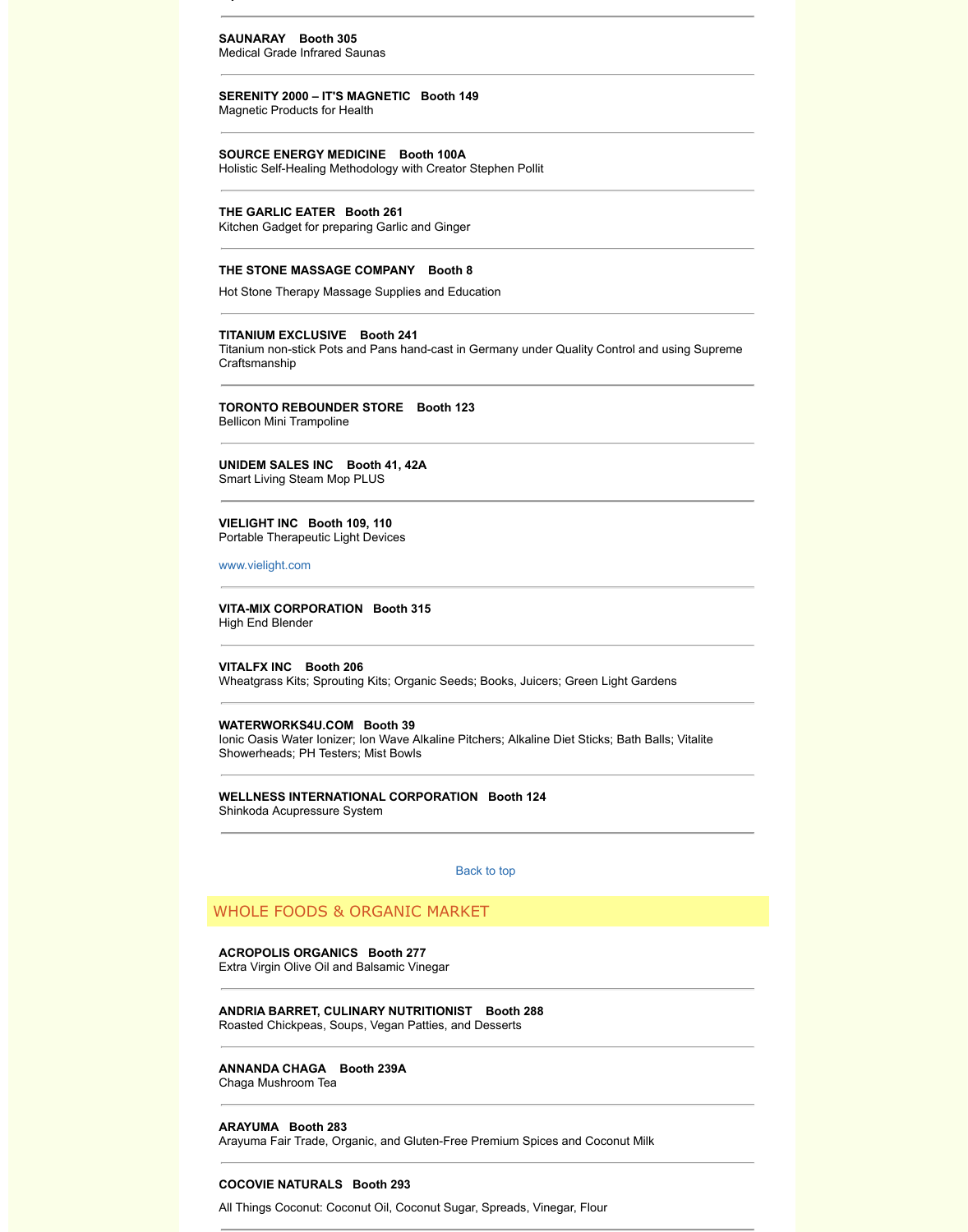Organic and Natural Spanish and Latin Foods; Manotas Salsas

#### **NUPASTA INC Booth 276**

Gluten-Free, Non-GMO, Low-Calorie Pasta, takes on the flavour of your fa nice feeling of fullness

# **PURITY HEMP PRODUCTS INC Booth 282**

Local Hemp Oil and Hemp Hearts

### **STICKLINGS SPECIALTY BAKERY Booth 292**

Certified Organic Artisanal Breads and Baked Goods

### **THE BEE SHOP Booth 284**

Honey; Propolis; Royal Jelly; Bee Pollen; Bee Venom; Beeswax Candles, Creams

www.thebeeshop.net

#### **THE PORTOBELLO BURGER Booth 287**

Healthy Hearty Vegetarian Food: Portobello Burger; Veggie Ciabatta; Kale Quinoa Salads; Mushroom Soup; Raw Pies - Gluten-free and Vegan Optic

#### **TRADITION MISO Booth 317A**

Organic Miso, Miso Tamari & Miso Soup

# **VAN DYK'S HEALTH JUICE PRODUCTS LTD Booth 257**

Van Dyk's by Nature 100% Pure Wild Blueberry Juice

Back to top

# HEALTHY CUISINES, JUICES, SNACKS AND GOURMET

# **ALGONQUIN TEA Booth 214**

Wild and Organic Canadian Herbal Teas

**BEANFIELDS FOOD FOR LIFE BAKEING CO Booth 266**  Ed Core / Integra Brand

#### **[CAMROS ORGANIC](http://www.thebeeshop.net/) EATERY Booth 289**  100% Organic Vegetarian Food

#### **COOKIN' GREENS Booth 260**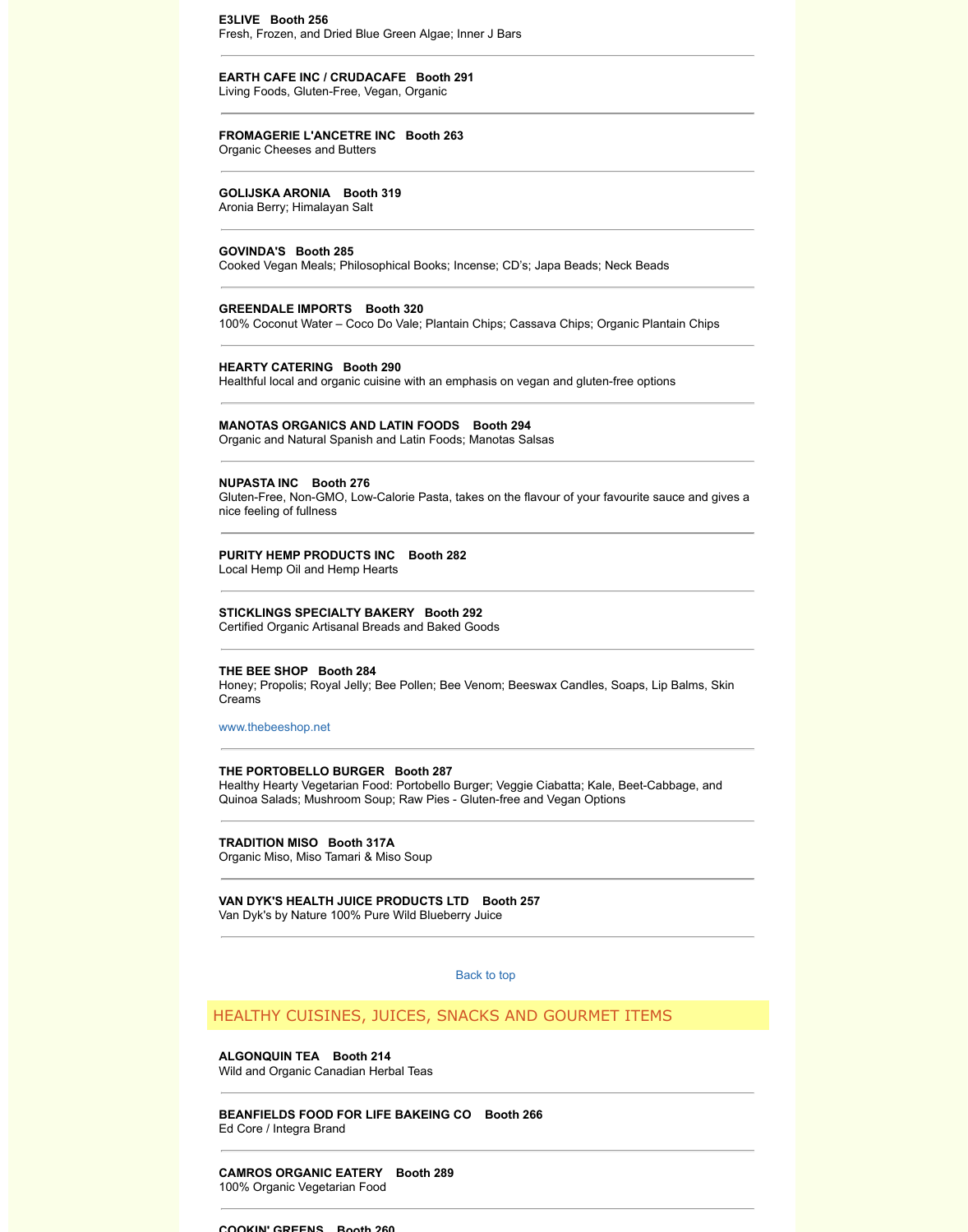#### **COOKIN' GREENS Booth 260**

Flash Frozen Dark Leafy Greens; Cookin' Greens; Cookin' Greens Veg'n Fruit; Organic Cookin' Greens

#### **ECOIDEAS Booth 237**

Lumiere de Sel - Himalayan Salt; Organic Foods; Solar Raw Kale Chips; Ecological, Vegan & Gluten Free Products

#### **EUDORA'S FINE FOODS Booth 280**

Handmade Sauces and Marinades made with Organic and Non-GMO Ingredients

#### **GEORGIAN BAY GRANOLA COMPANY Booth 243**

Delicious Granola, oven-baked with Organic Ingredients, locally made without refined sugars: Bush Maple; Coconut Mango Bliss; Wildflower Honey Bee Crunch

#### **GIDDY YOYO Booth 211, 212**

Organic Raw Dark Chocolate; Superfoods; Raw Vegan Body Care

# **HERBALVEDA Booth 99**

Single seeded garlic, herbal juices, 'HERBASENSE', Essential oils

#### **KING'S CAFE Booth 316** Vegan, Vegetarian Food Products

**M.N.R. DISTRIBUTORS INC Booth 262**

Herbal Tonics, Teas, Plant Based Oils & Supplements

#### **MADEGOOD Booth 258** MadeGood™ Organic Granola Minis and Bars; Organic Raw Fruit and Nut Bars

#### **MANITOBA HARVEST HEMP FOODS Booth 278**

Hemp Hearts – Raw, Shelled; Hemp Seeds; Hemp Pro - a plant-based Protein Powder

#### **MATCHA NINJA Booth 250**

Raw Organic Matcha Tea

#### **NUD FUD INC / RAWFOODZ INC Booth 281**

Raw / Vegan, Organic, Paleo, GF Foods; Snacks and Raw Foodz; Dressings; Spreads; Sauces

#### **PRANA Booth 264**

Organic Vegan Snacks; Dried Nuts and Fruit; Superfoods

#### **RAW JUICE GURU Booth 265**

Certified Organic, Cold Press, GMO-Free, Raw Juice in Glass Bottles; 900 varieties to choose from

# **STYRIAN GOLD INC Booth 210**

Pumpkin Seed Oil and Seeds from Styria, Austria

**SUN LIFE GOJI Booth 195**  Dried Goji Berries

**THE HEALTHY CRUNCH COMPANY Booth 269** Kale Chips and Kale Clusters

**THE KING'S TEA Booth 259** King's Zen Tea; Loose Leaf Tea; Herbal Tea and Tea Accessories

#### **UPAYA NATURALS Booth 245, 246, 247**

Raw Superfoods; Kitchen Appliances; Earthing Products, SunWarrior; Coconut Secrets; SunWarrior; Strawesome; Excalibur Dehydrators; Tribest; Blenders; Juicers; Spiralizers; Sprouters and Steve the Sproutman

**VILLAGE JUICERY Booth 209**  100% Organic, Nutritionist Approved, Never HPP'D, Cold Pressed Juice

#### **YOUR ORGANIC SOURCES INC Booth 270, 271**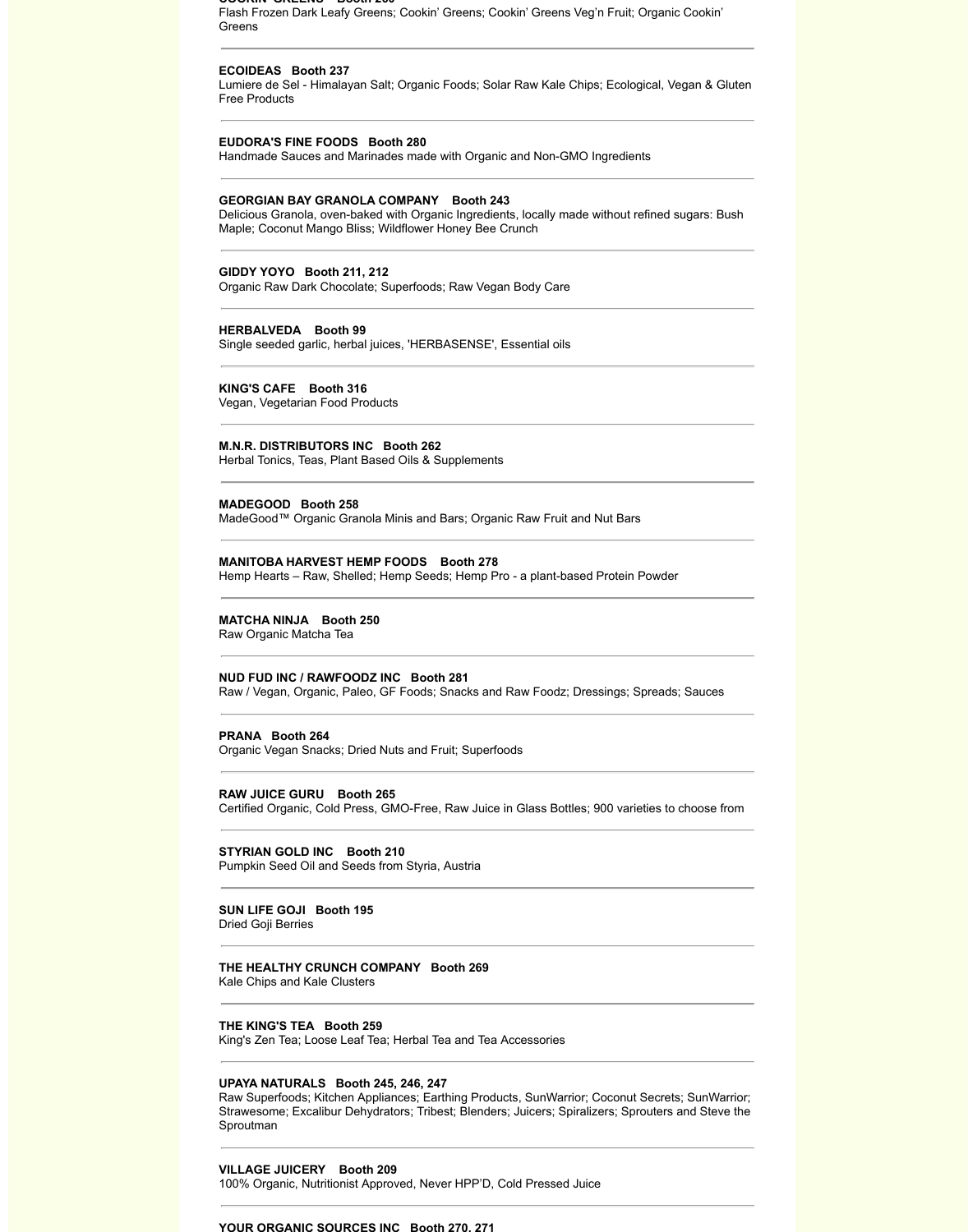# **FLORA MFG & DISTR. LTD Booth 251**

Herbal Tonics, Teas, Plant-based Oils, and Supplements

# **HAKEEM HERBALS LTD Booth 185**

Toothpaste; Mouthwash; Tooth Powder; Hair [Tonic; Hair C](http://www.wholelifeexpo.ca/exhibitors.php#top)ream; Shampoo

# **HARMONIX & HULDA CLARKE REMEDIES Booth 166**

Coloidal Silver Products; Hulda Clarke Remedies

# **HEALTHY PLANET Booth 297-299**

Health Food; Supplements; Natural Remedies; Grocery; Sports Nutrition; I

www.healthyplanetcanada.com

**HEALTHY PLANET Booth 272-275** Health Food; Supplements; Natural Remedies; Grocery; Sports Nutrition; I

www.healthyplanetcanada.com

# **[HEALTHY PLANET Boo](http://www.customprobiotics.ca/)th 177-180, 181-184** Health Food; Supplements; Natural Remedies; Grocery; Sports Nutrition; I

#### www.healthyplanetcanada.com

**HERBALVEDA Booth 99**  Single Seeded Garlic; Herbal Juices; "Herbalsense"; Essential Oils

#### **HOLISTIC SERVICES & PRODUCTS INC Booth 308** Quench Essential Minerals

**HOOPER'S PHARMACY Booth 225-232**  Integrated Health Pharmacy

www.hoopershealth.com

# **KNOWLEDGE PRODUCTS Booth 111**  [Testing and Detox Products](http://www.healthyplanetcanada.com/)

**LAND ART Booth 255** Liquid Health Supplements

# **[NATURE'S SOURCE INC Boo](http://www.healthyplanetcanada.com/)th 198, 199** Natural Dispensary of Quality Vitamins and Supplements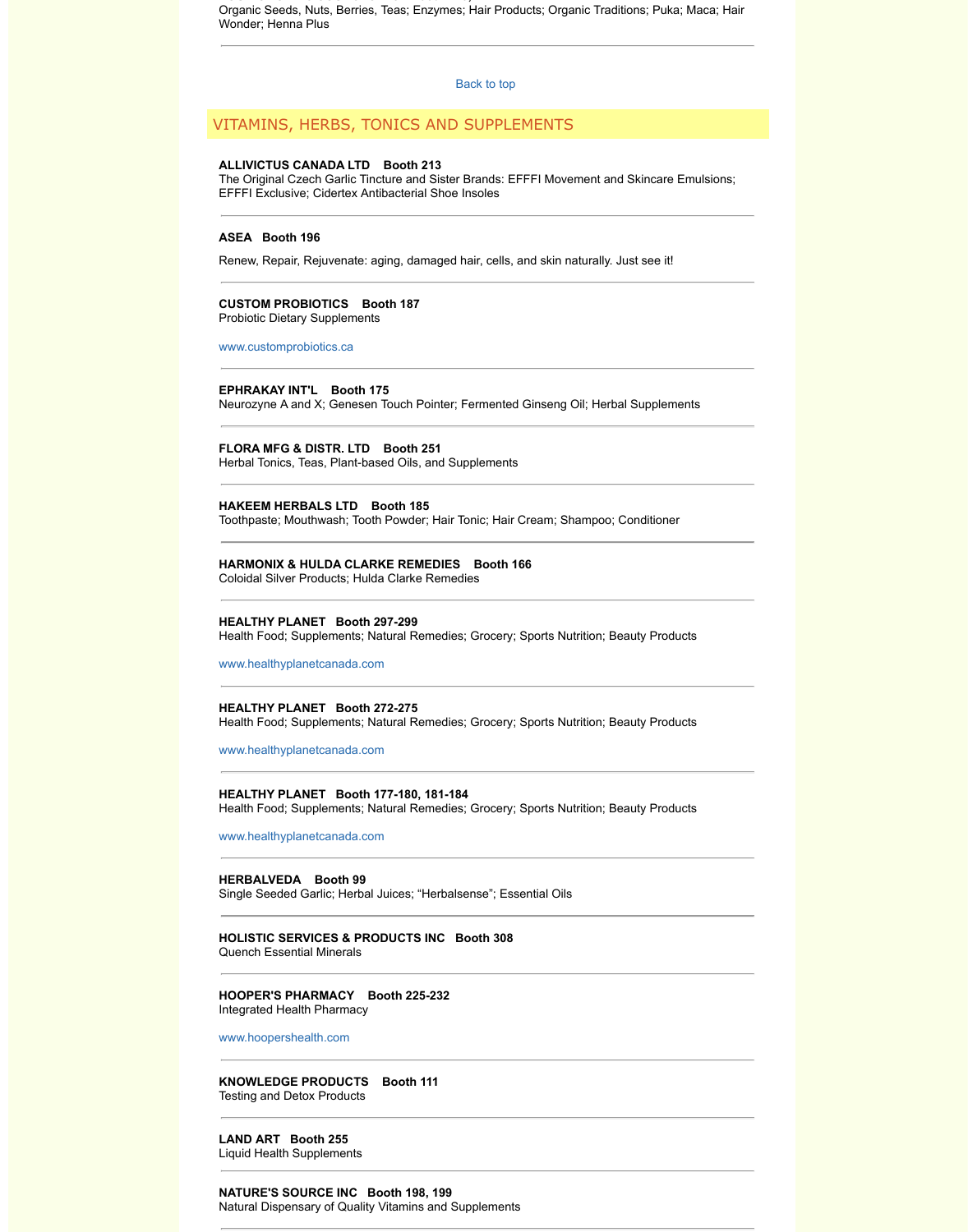### **SMITH'S PHARMACY Booth 221-224, 233-236**

Dr. Michelle Garier, ND of our IMC clinic is offering B12 injections at a speed price. Toronto: 416-488-2600; Vaughan: 905-553-1280

[www.smithspharmac](http://www.nuvocare.com/)y.com

# **THE EDGE Booth 215**

Organic Blue Green Algae (AFA) from Klamath Lake, Oregon

### **THE HERB WORKS Booth 244**

Wild-Crafted and Organic Herbal Tonics, Tinctures, and Salves

# **YOU IN FOCUS PRODUCTS / DR. JENTSCHURA Booth 176** Alkaline Program by Dr. Jentschura for Anti-Aging & Disease Recovery

www.youinfocusproducts.com

**YOUNGEVITY CANADA Booth 191, 192** Trace Minerals to Support a Healthy Body

Back to top

# EDUCATION, ASSOCIATIONS, ORGANIZATIONS

# **ACADEMY OF CULINARY NUTRITION Booth 114**

Nutrition Training for Life – Taking Your Health, Business, and Life to the N

# **CANADIAN ACADEMY OF THERAPEUTIC ARTS Booth 150, 151**

Holistic Learning Centre Courses for the General Public; Rental Space for

# **CANADIAN ORGANIC GROWERS Booth 70**

Organic Information

# **CANADIAN SCHOOL OF NATURAL NUTRITION Booth 173**

Canada's Leading School of Holistic Nutrition, Teaching the Medicine of th Time Diploma Program

### **[CENTRE FOR AYURVEDA AN](http://www.youinfocusproducts.com/)D INDIAN SYSTEMS OF HEALING Booth 146A**  Caish Products for Ayurveda for Self-Care and Ayurvedic Nutrition; Traditional Ayurvedic Mutrition **School**

#### **CONSCIOUS HEALTH Booth 162**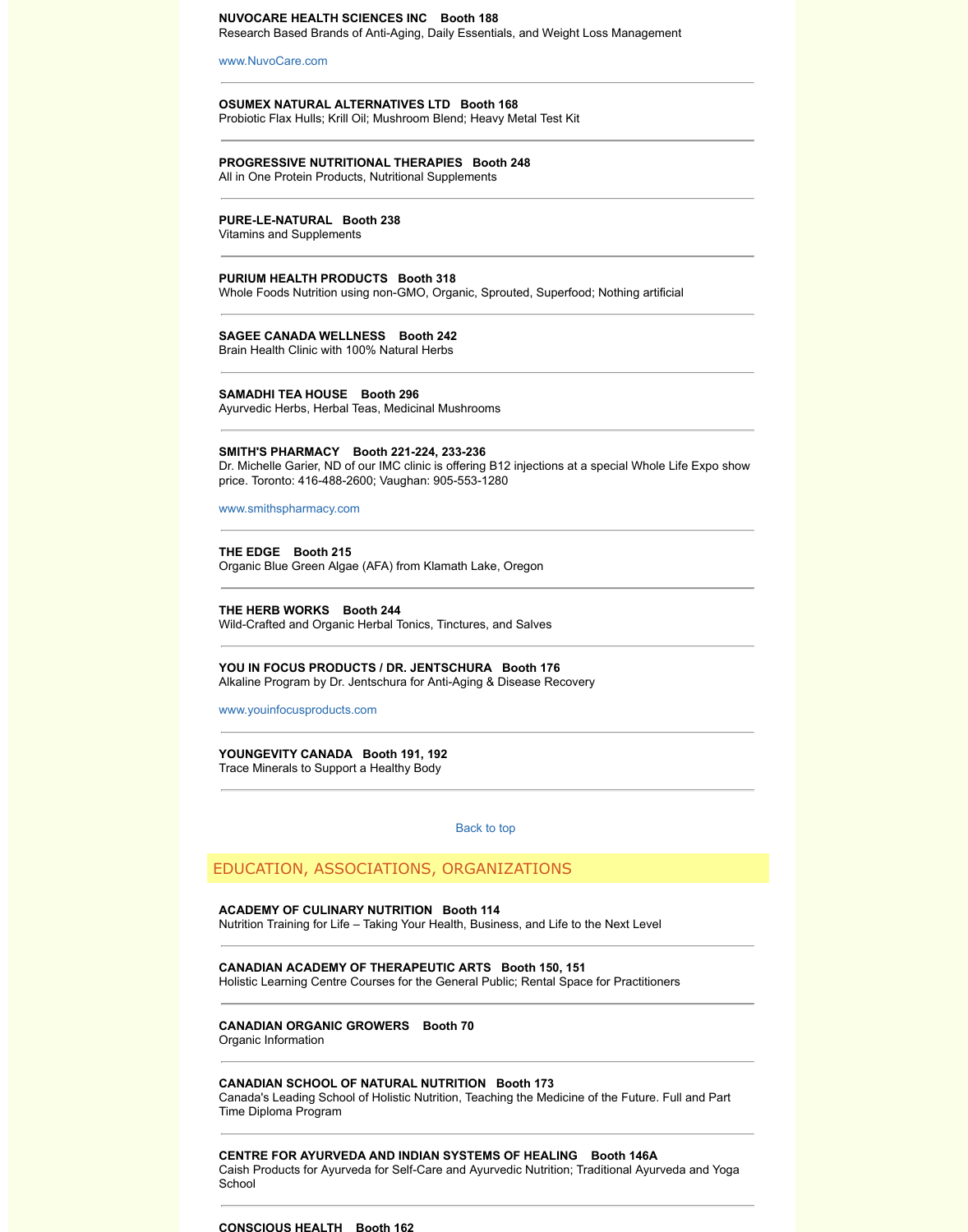# **THE INSTITUTE OF HOLISTIC NUTRITION Booth 134**

Day, Afternoon, and Evening Classroom Studies in Applied Holistic Nutrition

#### **THE SEVENTH HAPPINESS SCHOOL OF CHI GONG Booth 83**

Chi Gong; Certification Programs

www.MasterTeresa.com

#### **THE WHISPERING SONG Booth 140, 141**

School of Energy Medicine™; Workshops; CD's; Group Alchemy Sessions

# **TRANSFORMATIONAL ARTS COLLEGE Booth 102**

Professional Training Programs; Holistic Health; Spiritual Psychotherapy; Spiritual Psychotherapy; Spiritual Director, Containing Programs; Coaching Director, Containing Programs; Containing Professional Director, Containi and Personal Development

# **[VITALITY ASSURANCE VAC](http://www.healgently.ca/?q=IASD)ATIONS Booth 216**

Mini-vacations at the Shores of Georgian Bay - Canada's First Audubon S Course

Back to top

# HEALTH SERVICES, CENTRES, TREATMENTS

**ACCUNECTION INC Booth 79** Energy Healing Medicine

**ACUMED MEDICAL Booth 119, 120** MPS (Micro-current) Therapy for Scar Release

#### **AYURVEDA RITUALS STUDIO SPA BOUTIQUE Booth 94**  Ayurveda Services

**BIOSPHERE Booth 152** Holistic Nutrition and Lifestyle

**CANADIAN WELLNESS ALLIANCE Booth 130** Network of Health Care Practitioners; Get your Free Posture Check

**CANNA RELIEF CONSULTING CANADA Booth 118**  Consulting Service for Medical Marijuana Licenses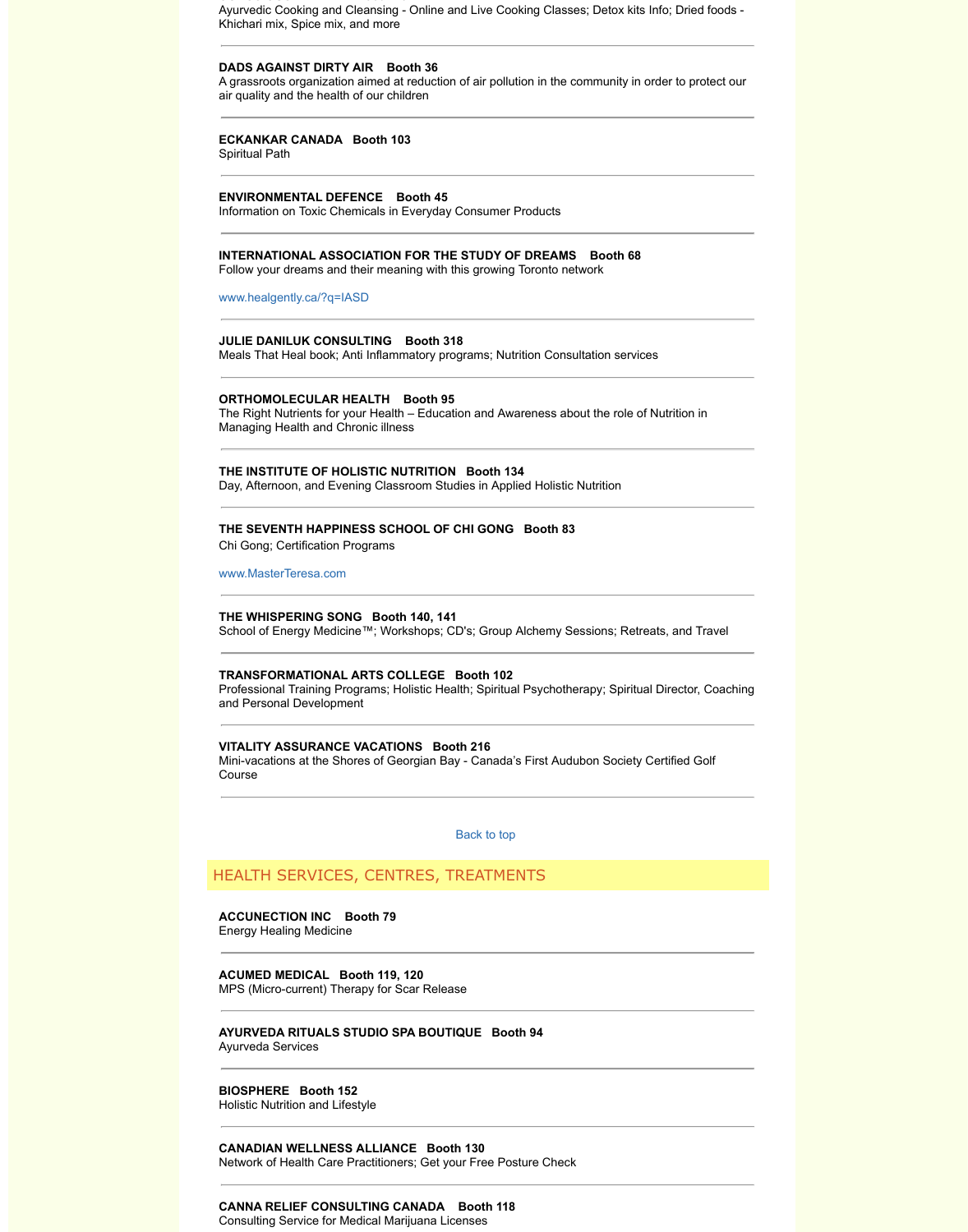### **INTUIT2HEAL Booth 72A**

Healing Intuitive; Intuitive Readings; Energy Healing

# **ITINERANT MASSAGE AND REFLEXOLOGY INC Booth 169**

Customized reflexology and registered massage therapy for ears, face, hands, face, and body. Fig. and  $\epsilon$ . Special packages available.

#### **NEW MILLENIUM LIVING LTD Booth 139**

Home of the Holistic Health Detectives

#### **RED PAW HEALTH SERVICES Booth 138**

Computerized Electrodermal Screening: Testing for Food Sensitivities, Nut Hormonal Imbalances

#### **RISE AND SHINE Booth 91**

Free Chakra Reading, Healing Modalities from Yoga, Infinity Healing, Ayur

### **SAT DARAM KAUR ND Booth 143**

Kundalini Yoga Training; Addiction Recovery; Breast Health; Naturopathy

#### **SCHECTER DENTAL Booth 133**

Holistic Dentistry; Naturopathy; Natural Dental and Health Products; Ozon Chlorella

#### **SHIATSU THERAPY SOCIETY Booth 126**

20 Minute Shiatsu Therapy Treatments

#### **SOUL 7 Booth 129**

Exclusive Wellness and Relaxation Centre Focusing on a Mind/Body Balar **Technology** 

#### **THE EYE FIX Booth 171**

Reversing Near / Far-Sightedness, Astigmatism. Reading

**THE WELL ADJUSTED CHIROPRACTIC CENTRE Booth 125** Chiropractic Health Screening

#### **TRANSENSE HEALING ARTS HOLISTIC CENTRE Booth 131**

Reiki; Sekhem; Community Acupuncture; Amethyst Biomat; Spiritual Mess Glastonbury & Stonehenge Retreat 2015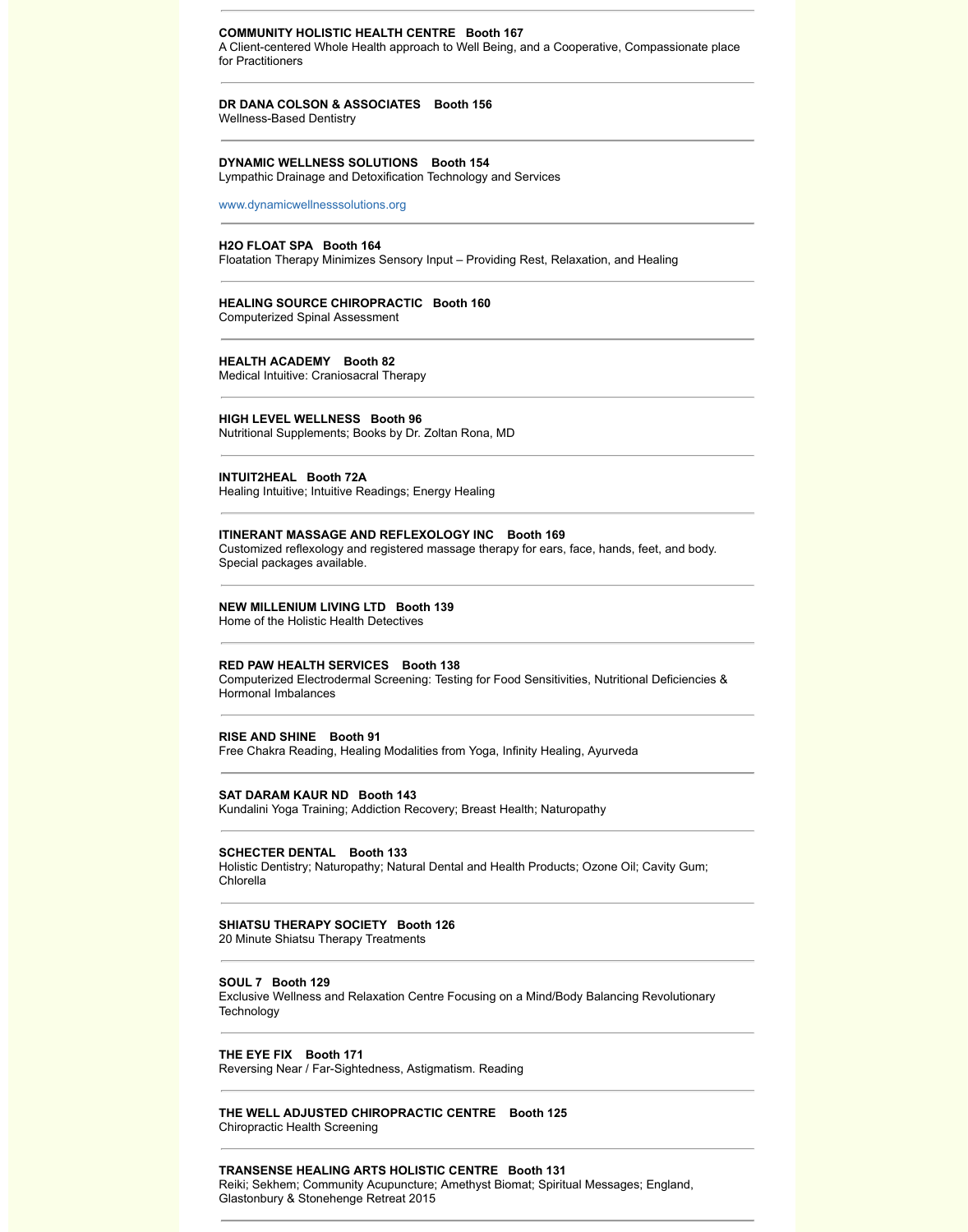**AKITA Booth 190** Natural Skin Care product, Rose Water and Rose Oil

# **ALL NATURALS COSMETICS INC Booth 306**

Shea butter for Skin, Hair, and Face care; Argan oil; Babassu and Cocoa b

www.allnaturalscosmetics.ca

**ARBONNE INTERNATIONAL Booth 194**  Personal Care and Nutrition Products; Botanically Based, Certified Vegan,

**CARINA ORGANICS Booth 311**  Shampoo; Conditioner; Toxin Free Skin-Care

**DO NOT EAT! Booth 49**  Lotions, Scrubs, Fragrance Mists, Gifts

**ECO OILS Booth 31**  Essential Eco Oils and Ultrasound Air Diffusers

**F.M'S AROMATHERAPY Booth 189** Aromatherapy Oils; Products for Skin Care; Wellness; Chakra Healing; Bo

**FORMEFIRST REMEDIES Booth 170B** All Natural Body Care

www.formefirst.ca

**HERBALIST TOUCH Booth 26**  [Natural Skin Creams, Salves](http://www.allnaturalscosmetics.ca/), Lip Balms, Ear Plugs

**IT WORKS Booth 12** Botanic-based bodywrap for tightening, toning, firming

**MAIGA SHEA BUTTER Booth 172**  Shea Butter

**MIND BODY & SOUL HEALTHY GIFTING Booth 55B**  Healthy Gift Ideas for all Occasions using Super Foods and Natural Skin C

**ORIGENERE Booth 50**  Origenere Hair Care; Scissors for Styling; Lusti Organics Hair Care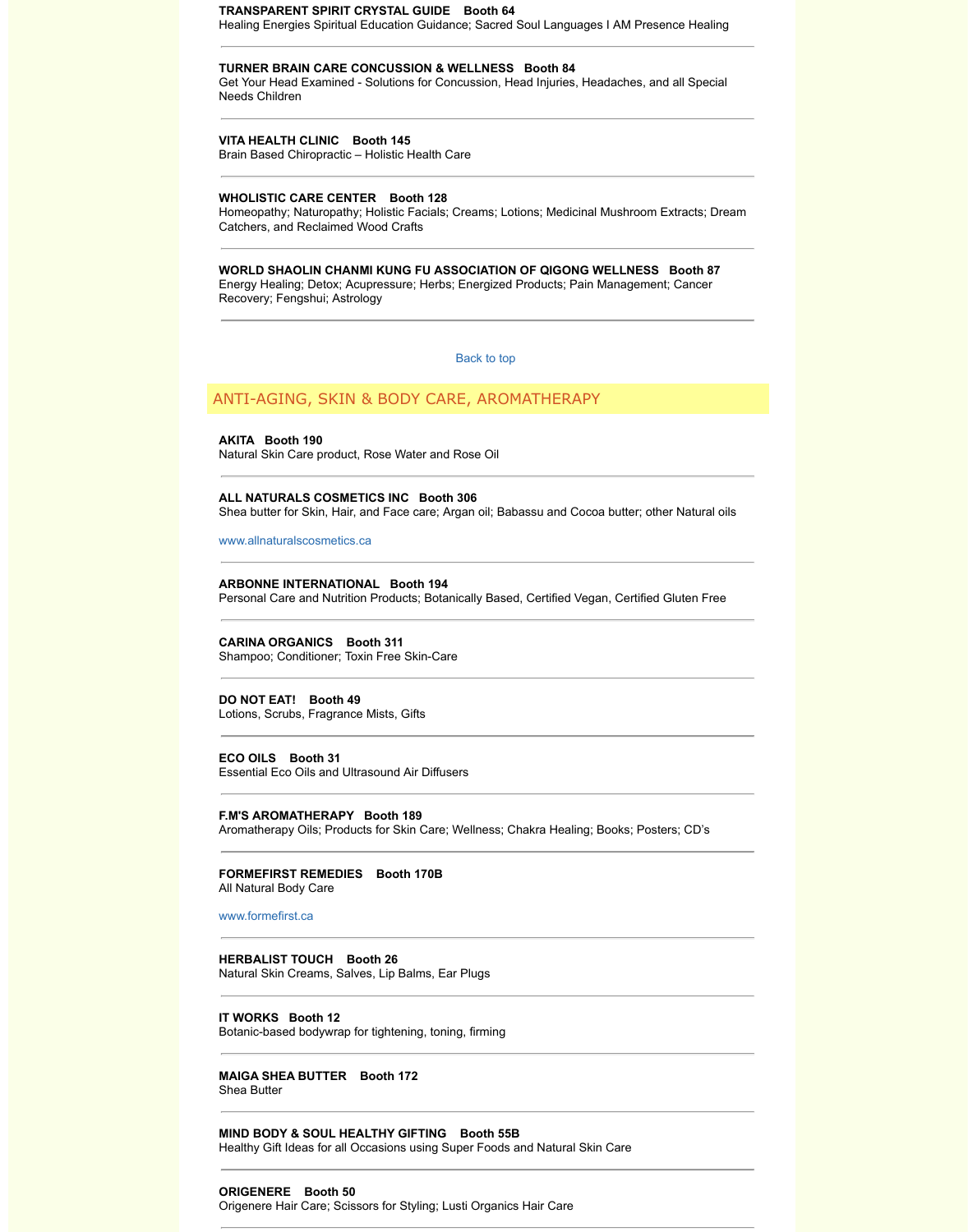Karma Diagnosis; Stress; Anxiety; Sleep Evaluation and Guidance

### **[AURA PHOTOS BY FIR](http://www.pureandsimple.ca/)ST STAR Booth 1**

Advanced Kirlian Aura and Chakra Photos

www.FSauraphotos.com

**CENTRE FOR APPLIED NEUROSCIENCE Booth 59**

Coaching: Life, Wellness, Health, Nutrition

**CENTRE OF CIRCLE WISDOM Booth 61** Energy Medicine and Shamanic Healing

www.circlewisdom.ca

**CHARLOTTE SZIVAK / MELISSA ALOE Booth 106**

Oracle; Animal Communication; Healing; Health

#### **CLEARLY CONSCIOUS ENERGETICS B[ooth 60](http://www.wholelifeexpo.ca/exhibitors.php#top)**

Voice Analysis Sessions to Create a Self Empowerment CD; Scalar Energ Transform Your Life

### **HEARTFULNESS PSYCHOTHERAPY Booth 63**

Healing with your Heart in Mind: Specializing in Mental Health; Addictions; and Emotion Regulation Difficulties; Relationships; Life Transitions among Couples. Promoting Wellness on the Individual and Community Level

# **KAREN BARCLAY SPIRITUAL MEDIUM & REIKI MASTER Booth 81**

Connecting with People who Have Crossed Over, and Readings for Perso

[www.karenbarclaymedium](http://www.fsauraphotos.com/).com

#### **MASTER SHA'S SOUL HEALING CENTRE Booth 115,116**

Experience Soul Healing Miracles to Bless, Heal, Rejuvenate, and Transfort Crown chakra blessing and soul reading for healing and spiritual guidance Healing Hands blessing and CD.

www.SoulHealingCentreToronto@DrSha.com

# **NORTHERN EDGE ALGONQUIN RETREAT & AWARENESS CENTRE**

Wellness Sanctuary; Shamanic Retreats; Yoga; Canoe Trips; Log Cabin A

# **ONCE UPON YOUR ENERGY Booth 127B**

Bioelectrography: Energy Biofield Scanning and Chakra Health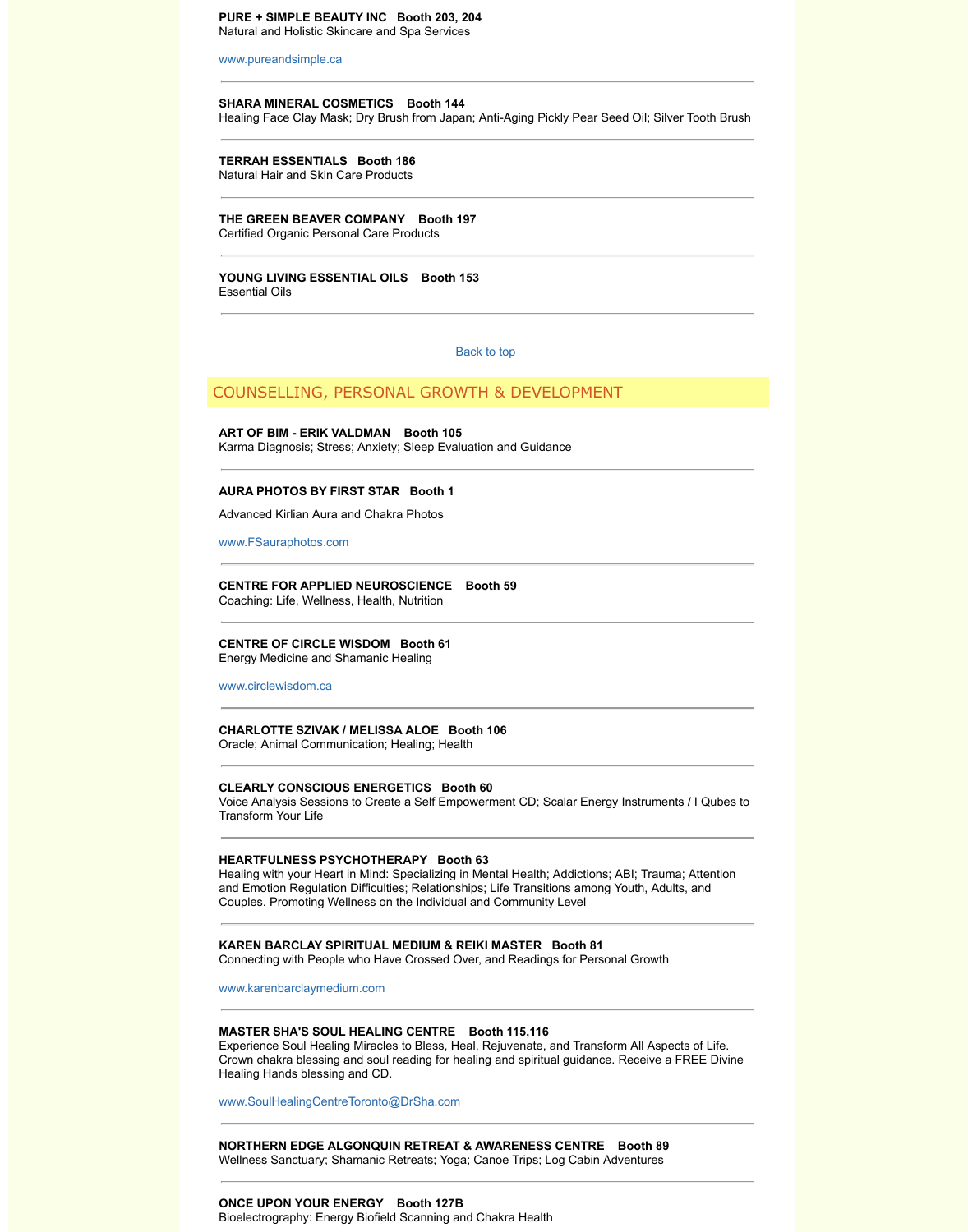Back to top

# HEALING JEWELLERY & STONES, CRAFTS, ECO-CLOT

#### **ALICJA CENTRE OF WELL-BEING Booth 78**

Dowsing Tools; Pendulums; Dowsing Rods; Vibrational Jewellery; Pyramid

# **AMBERSOUL Booth 56, 57**

Shungite; Sacred Geometry Pendants; Skulls; Merkabahs

#### **AVALON TRADING COMPANY Booth 4, 5**

Sacred Treasures for Body, Mind, and Soul

# **ELA N ELA Booth 66**

100% Organic Cotton and Bamboo Clothing Line: T-shirts; Hoodies; Dress pants; Tights; Underwear; Scarves; Socks; Wraps; Bamboo Pillows; Acces

#### **ELEMENT EARTH Booth 15**

Meditation Spin Stress Reliever Bands; Semiprecious Stone Jewelry; Reik

#### **ENVIROTHREADS Booth 13**

Variety of Eco-Friendly Bags Made in Canada

#### **FRIENDLY CRYSTALS Booth 65**

Healing Crystals; Tumbles; Chips; Natural Minerals; Gemstone Jewellery;

### **HOUSE OF ENERGY Booth 43**

Healing Crystals and Minerals; Teas; Health Products; Jewelry; Resins; Sr Tools; Tarot Readings; Self-Healing Tools

# **IONIC SHIELD Booth 112**

Energy Jewelry, Ionic Shield, Tens Units

# **ISOLA JEWELLERY Booth 52**

Handmade Jewellery using Natural Stones, Semi-precious Crystals, Sacre

## **LITIOS LIGHT CRYSTALS Booth 10**

Litios Light Crystals of the New Age

# **LNBF - WINMARK FASHIONS INC Booth 37**

Eco-Friendly Ladies' Fashions